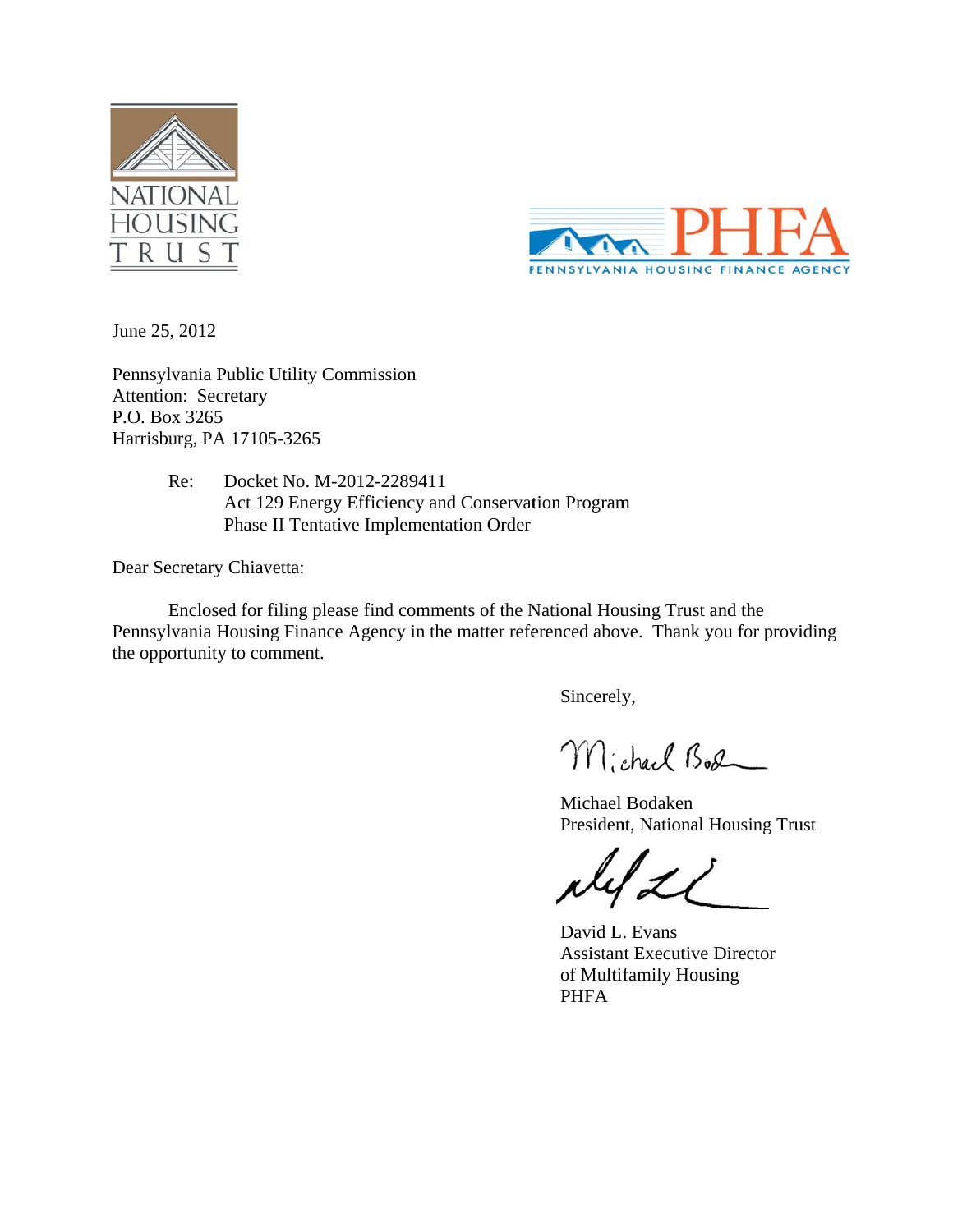## **JOINT COMMENTS OF THE NATIONAL HOUSING TRUST AND PENNSYLVANIA HOUSING FINANCE AGENCY**

The National Housing Trust ("NHT") and the Pennsylvania Housing Finance Agency ("PHFA") respectfully submit the following comments regarding Docket Number M-2012- 2289411 to the Pennsylvania Public Utility Commission ("Commission"). NHT protects and improves existing affordable rental homes so that low income seniors and families can live in quality neighborhoods with access to opportunities. We engage in public policy advocacy that is informed by on the ground real estate development, lending and multifamily ownership. PHFA provides the capital for decent, safe, and affordable homes and apartments for older adults, persons of modest means, and those with special housing needs. We appreciate the opportunity to submit comments on this matter.

## **A(4)(b). Inclusion of Multifamily Housing**

NHT and PHFA appreciate the Commission's inclusion of a recommendation that multifamily rental housing be given special emphasis in electric distribution companies' ("EDC") energy efficiency and conservation programs ("EE&C Program"). As the Commission observed in the Tentative Implementation Order, there are significant barriers to the participation of multifamily housing in EE&C Programs including the need to get most or all of the tenants to participate in the program, the mix of metering and account classification issues, and upfront capital costs borne by property owners.<sup>1</sup> These barriers prevent a significant segment of the lowincome population from realizing the multiple benefits of Act 129. According to the Office of Consumer Advocate, these benefits include lower operating costs which limit the need for owners to raise rents.<sup>2</sup>

**Setting Funding or Savings Targets**. We urge the Commission to require the EDCs to meet specific funding targets in the multifamily housing sector. While we appreciate the

<sup>&</sup>lt;sup>1</sup> See Tentative Implementation Order, pgs 20-21.<br><sup>2</sup> Ibid. pg. 22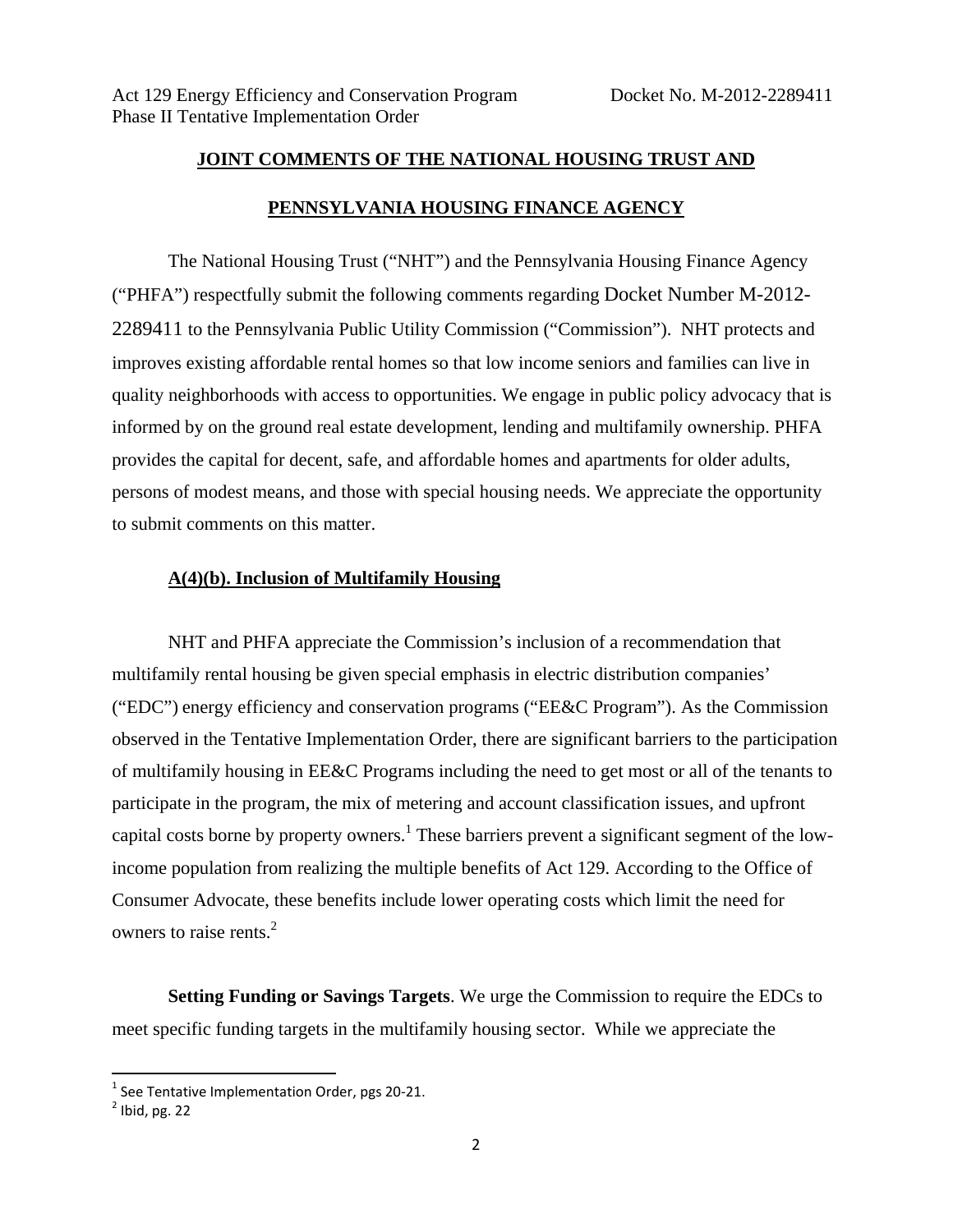Commission's encouragement of the EDCs to develop strategies to reach this sector, overcoming the challenges of serving this housing stock requires specific mandates from the Commission. Specifically, we recommend that the Commission direct the EDCs to target a portion of their EE&C Program budgets for this sector that is proportionate to the size of the multifamily housing stock in each service territory.

Requiring specific, limited funding targets for multifamily housing is consistent with the intent of Act 129 because it will ensure an equitable distribution of resources. Act 129 statute clearly states that EE&C Programs are to serve all customer sectors and requires programs to include:

"Standards to ensure that each plan includes a variety of energy efficiency and conservation measures and will provide the measures **equitably to all classes of customers.**" *See 66 Pa. C.S. § 2806.1(a)(4)(our emphasis).* 

Increasingly public utility commissions, utilities, and program administrators are taking action to ensure the fair expenditure of energy efficiency funds in the multifamily housing sector. Recently the Board of Directors of the National Association of Regulatory Utility Commissioners passed a resolution supporting this goal, noting that "Energy efficiency programs for owners of, or tenants living in, multifamily affordable housing have in the past not always been well-designed for easy access." The Board of Directors resolved:

"That public utility commissions, in proceedings in which utility expenditures on energy efficiency are being raised, should use their discretion when appropriate to investigate the extent to which the company's energy efficiency programs are fairly serving all customer sectors, including but not limited to the affordable multifamily sector."<sup>3</sup> (See resolution *enclosed*.)

Several mid-Atlantic and Northeastern states including Rhode Island, Maryland, Massachusetts, and New Jersey have recently implemented multifamily-specific energy

<sup>&</sup>lt;sup>3</sup> See "Resolution Supporting Fair Expenditure of Energy Efficiency Funds in All Customer Sectors" approved by the National Association of Regulatory Utility Commissioners Board of Directors on July 20, 2011, enclosed.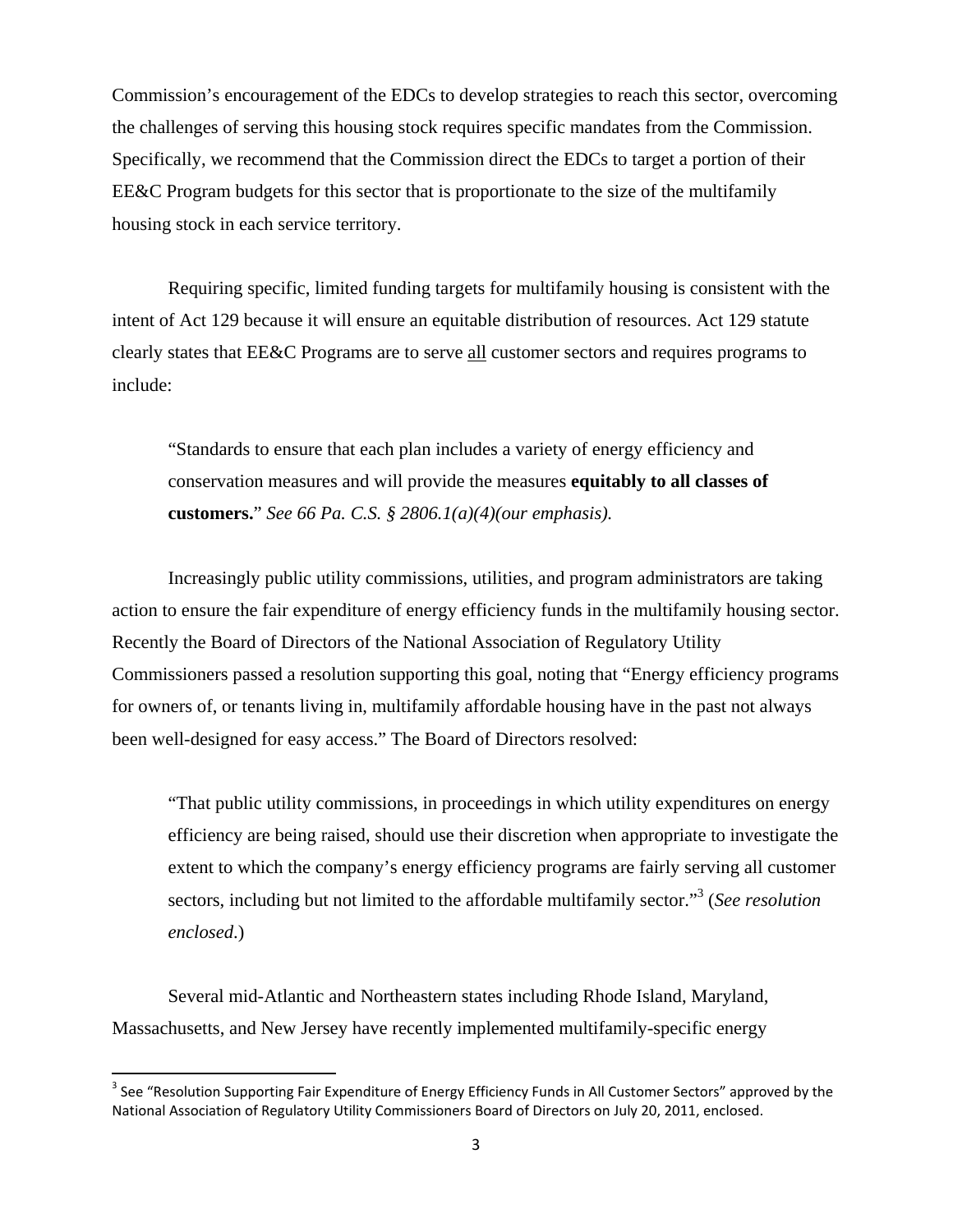efficiency programs targeting state and federally financed affordable housing using ratepayer funding. These programs include: dedicated funding and meaningful goals for energy efficiency improvements in multifamily affordable housing, participation of both individually- and mastermetered properties, and sufficient means to ensure that the renters benefit from the improvements by requiring an extension of affordability by the owner in exchange for participation in the programs.

In Rhode Island, the State Department of Housing is partnering with National Grid. National Grid is currently analyzing the "gap funds required" to deepen energy efficiency in the Rhode Island Housing Finance Agency's affordable housing pipeline. In Maryland, the public service commission directed the utilities to transfer funding to the Maryland Department of Housing and Community Development (DHCD) for the purpose of implementing low-income energy efficiency programs including \$12 million of ratepayer funds for a program targeting affordable multifamily housing.<sup>4</sup> Just this week, Maryland's Governor sought an additional \$9 million be transferred to DHCD for similar purposes. Similarly, PSE&G in New Jersey is targeting \$39 million over 4 years for affordable multifamily housing that is being implemented through a collaborative arrangement between PSE&G and New Jersey Home Mortgage Finance Agency.<sup>5</sup>

*In order to ensure that multifamily housing receives a fair expenditure of funding, we recommend that the Commission direct the EDCs to target a portion of their EE&C Program budgets to multifamily housing that is proportionate to the size of this sector in each service territory*. According to an analysis of Census data, the proportion of housing units in each EDC service territory varies from 7% to 15% (See table below).

<sup>&</sup>lt;sup>4</sup> See Maryland Public Service Commission Order No. 84569 Order. Case Nos. 9153, 9154, 9155, 9156 and 9157<br><sup>5</sup> See State of New Jersey Board of Public Utilities Docket Nos. EO09010056 and EO09010058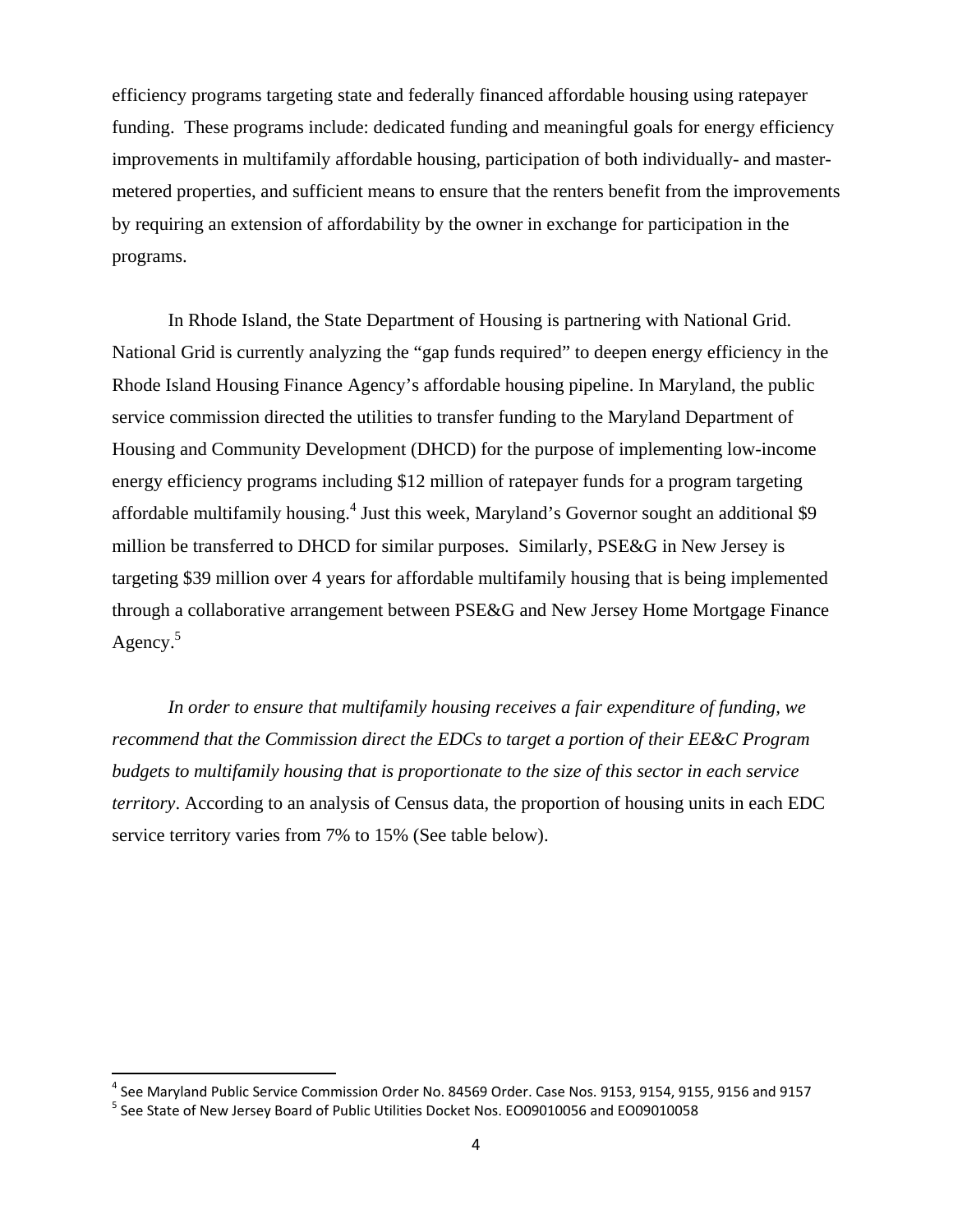| <b>Electric Utility</b> | Percentage of Housing Stock in the Service        |
|-------------------------|---------------------------------------------------|
|                         | Territory that are Multifamily Rentals (5+ units) |
| Duquesne                | 15%                                               |
| Metropolitan Edison     | 7%                                                |
| PECO                    | 13%                                               |
| Penn Flectric           | 7%                                                |
| Penn Power              | 7%                                                |
| <b>PPL Electric</b>     | 9%                                                |
| West Penn               | 8%                                                |
| Total:                  | 10%                                               |

*Source: NHT analysis of 2010 Census data.* 

**Eligible Multifamily Housing.** With respect to the Commission's proposal that multifamily housing be given special emphasis and consideration within the government/educational/nonprofit sector, it was unclear whether the Commission's intention was to allow for-profit owned multifamily affordable housing to qualify under the set aside. We recommend that the Commission allow EE&C funding to be targeted to both nonprofit and forprofit low-income multifamily properties.

There are more than 140,000 affordable apartments in privately-owned properties throughout Pennsylvania that receive government assistance. Both nonprofit and for-profit owners of state and federally financed multifamily properties have a contractual obligation that prohibits them from raising rents to unaffordable levels. A significant portion of the affordable housing stock is owned and managed by the for-profit sector. Regardless of ownership this stock often fails to generate enough revenue to ensure long term viability and requires operational savings to help preserve the quality of the housing. As a condition of receipt of utility funding, we support requiring these owners to commit to an extended period of affordability.

**Coordination with PHFA.** In order to streamline program administrative costs and develop workable program designs, we recommend that the Commission require the utilities to partner with the Pennsylvania Housing Finance Agency. In other states, utilities and public utility commissions have realized significant administrative efficiencies by partnering with the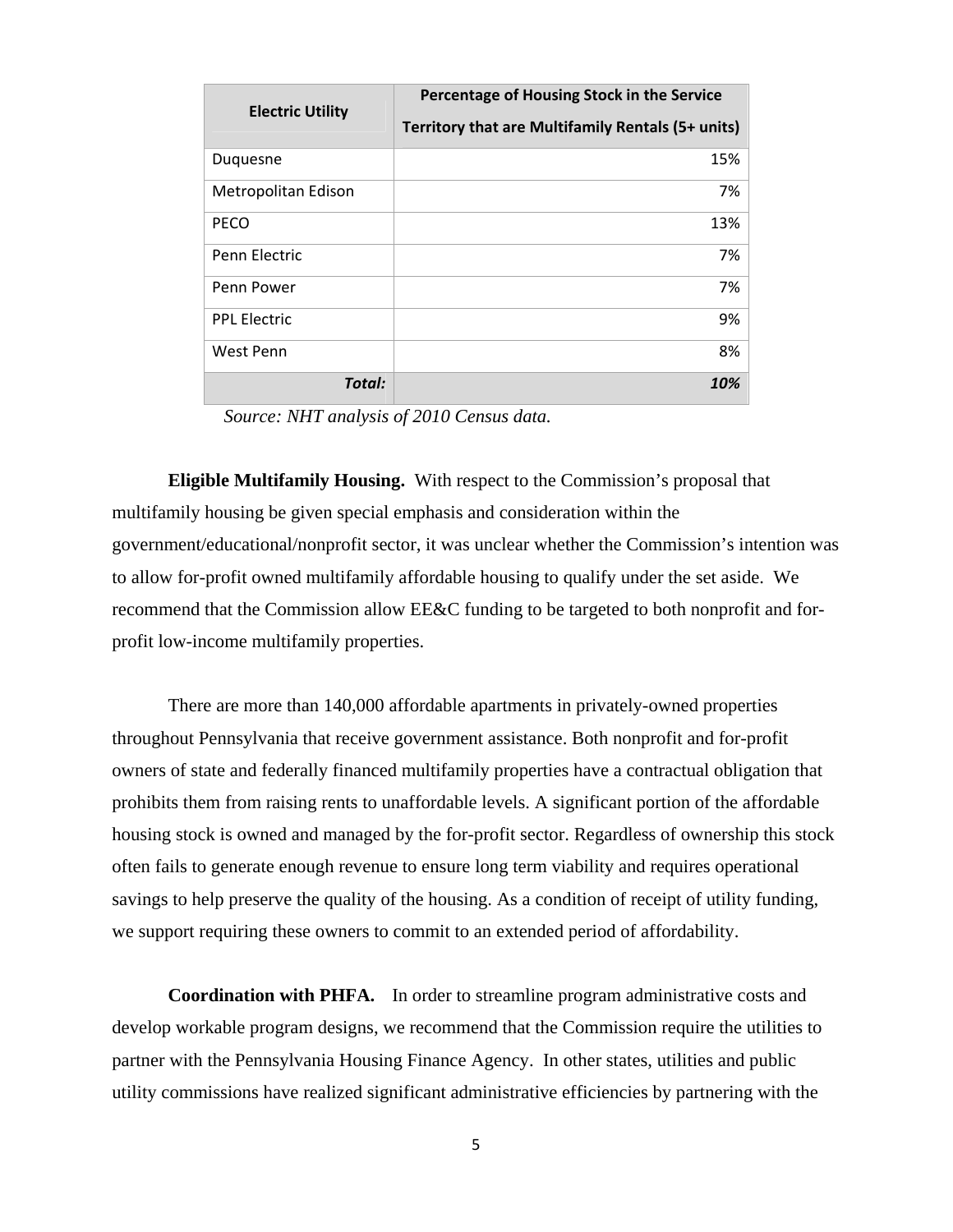state housing finance agency. PHFA has extensive experience in multifamily financing and construction and has developed a significant track record administering energy efficiency resources for multifamily housing and is recognized nationally as a leader in this regard.<sup>6</sup> PHFA will be able to use the Act 129 resources to leverage other sources of funding administered by the agency. PHFA can leverage its skills and relationships to help the utilities effectively serve the multifamily affordable housing sector. PHFA's contributions, as part of a partnership with the utilities, could include:

- *Helping utilities connect with owners of the properties in PHFA's portfolio which, by definition, qualify for the 60% of median income test*. PHFA has multiple contacts with multifamily owners, including its annual inspections of these properties, and/or its already existing financing on affordable multifamily housing;
- Applying its experience administering weatherization services in multifamily housing as a subgrantee of the Weatherization Assistance Program and administrator of the Preservation through Smart Rehab program, a multifamily energy and efficiency and housing affordability program, to assist utilities in successfully reaching this housing sector;
- Assistance in marketing and outreach to a pipeline of multifamily new construction and rehabilitation projects;
- Helping to leverage financial resources from existing programs;
- Financial underwriting and loan processing expertise;
- Construction review and administration; and
- Affordable housing expertise and knowledge.

As mentioned above, utilities and public utility commissions in states such as Rhode Island, New Jersey and Maryland are partnering with their respective state housing finance agencies to administer multifamily energy efficient improvement programs with great success.

<sup>&</sup>lt;sup>6</sup> PHFA's Preservation through Smart Rehab Program (Smart Rehab) is a multifamily affordable rental housing preservation program that provides financing for capital improvements that result in a measurable reduction in energy consumption and utility costs. See http://www.phfa.org/developers/preservation/.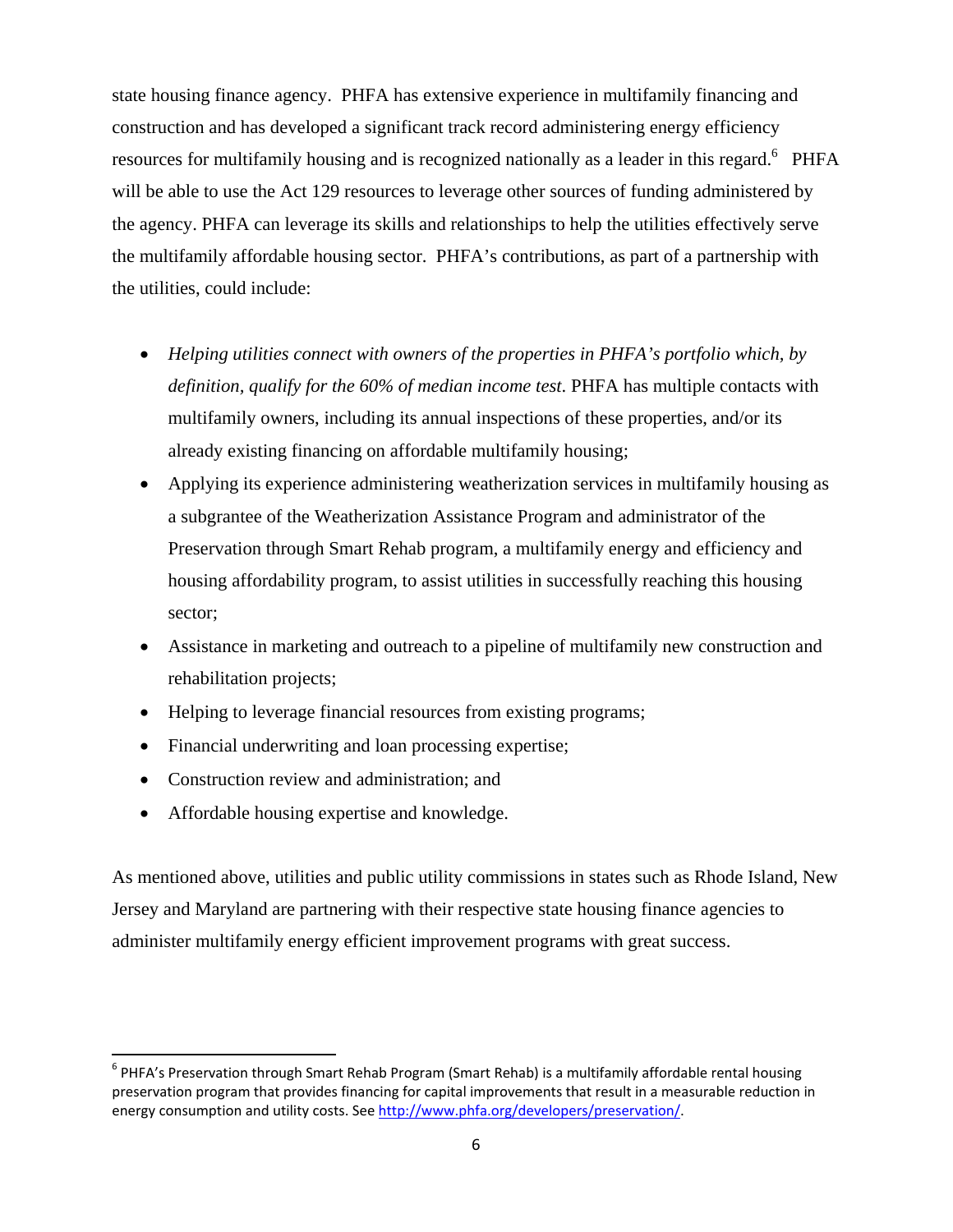**A(4)(b). Inclusion of On-Bill Financing.** On-bill financing is a promising approach to reduce barriers to multifamily participation in energy efficiency programs. Owners of multifamily affordable housing do not have access to upfront capital to pay for improvements and often cannot take on additional debt secured by the property. As the Commission continues to investigate on-bill financing opportunities, we recommend that the Commission consider models and financing partnerships specific to the multifamily housing stock. We also urge the Commission to include multifamily stakeholders such as PHFA in any working groups established to pursue on-bill financing opportunities.

**C(2)(A). Technical Reference Manual.** We support the Commission's position that updating the Technical Resource Manual ("TRM") should continue to occur on an annual basis. Targeting resources most effectively is necessary to maximize energy savings from the multifamily affordable housing stock. Realizing the potential energy savings in this sector requires a new level of investment. The retrofitting of multifamily developments is much more involved than the replacement of mechanical systems. However, the current TRM does not provide any assumptions or information on deemed savings for non-mechanical measures such as air sealing and insulation in multifamily housing.<sup>7</sup> We urge the Commission to consider the leveraging of additional energy savings through non-mechanical measures. This is common practice in multifamily utility incentive programs in other states.

In addition, we urge the Commission to make sure that multifamily stakeholders are represented in the Technical Working Group that has been established to discuss new measure protocols, existing measure protocols and any changes due to standards, codes and regulations for inclusion in the 2013 TRM.

**K. EDC Cost Recovery.** We urge the Commission to clarify and provide guidance to the EDCs on the appropriate approach to recovering costs of energy efficiency measures in multifamily housing. As observed by the Commission in the Tentative Implementation Order, one significant barrier to the participation of multifamily housing in EE&C Programs is the mix

 $<sup>7</sup>$  See the Technical Reference Manual dated June 2012 at page 221. The manual states that "Wall and ceiling</sup> insulation is one of the most important aspects of the energy system of a building". However, the manual goes on to state that this *measure applies only to non‐residential buildings* heated and/or cooled using electricity.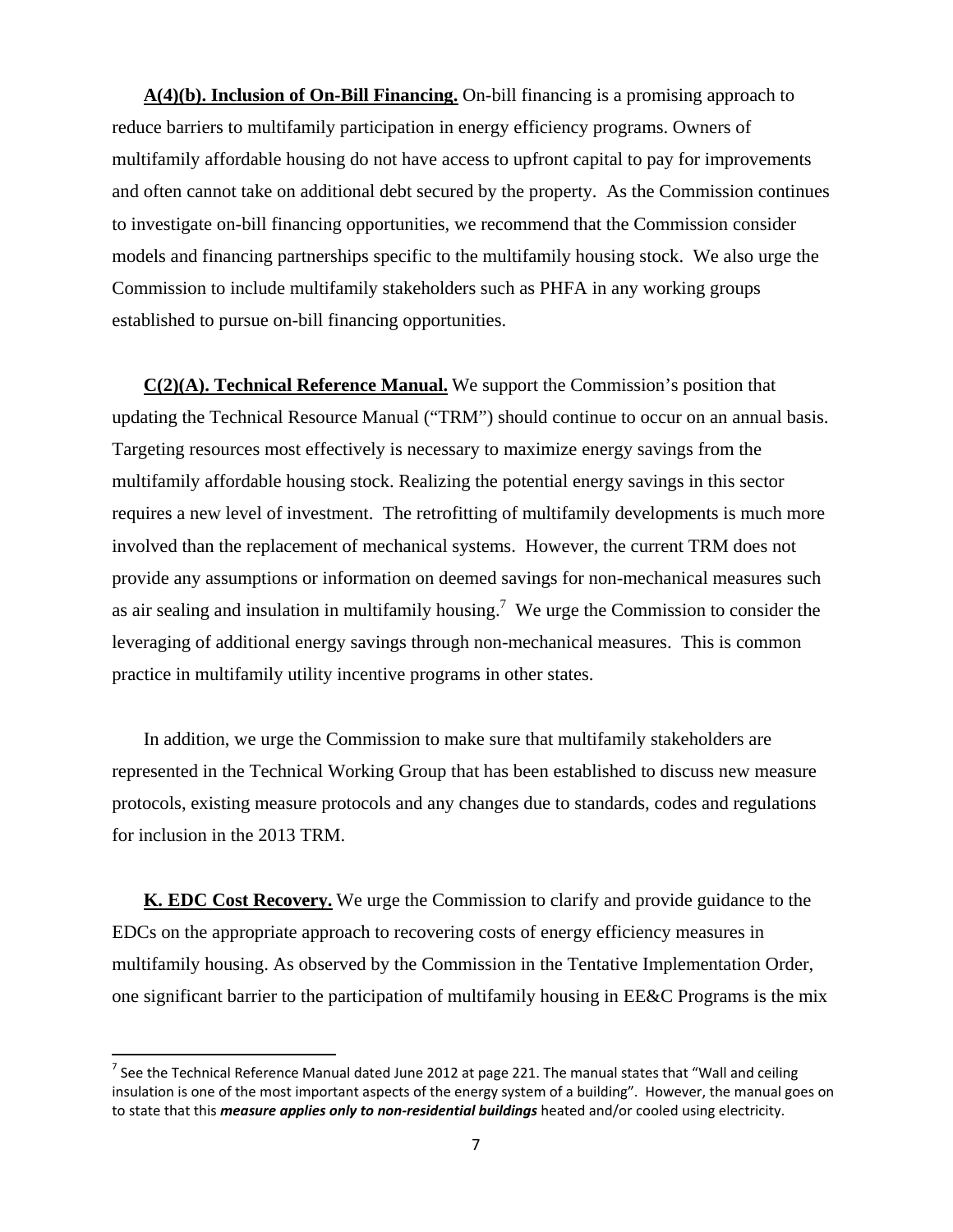of metering and account classification issues.<sup>8</sup> In many cases, a multifamily property will include a mix of individual (tenant-paid) meters and master (owner-paid) meters.

Currently a multifamily owner would have to apply separately to a residential and commercial EE&C program in order to fully address all of the energy saving opportunities in the property. The lack of access to a single program to address the entire property complicates the process and discourages owners from participating in the program. As a result, low-income tenants are denied an opportunity to benefit from Act 129 and energy consumption reductions are not realized.

 To resolve this issue, we recommend that the Commission provide guidance clarifying that EDCs can create a multifamily program that addresses both individually and master metered accounts. This guidance should address how the EDCs can reasonably attribute the program costs across the residential and commercial sectors in a manner that is not administratively burdensome. This approach is consistent with the Tentative Implementation Order. In the Order, the Commissions states that:

"Those costs that relate to measures that are applicable to more than one class, or that can be shown to provide system-wide benefits, must be allocated using reasonable and generally acceptable cost of service principles as are commonly utilized in base rate proceedings."<sup>9</sup>

Reducing energy consumption in multifamily affordable housing, whether in properties with individual or master metered accounts, will benefit all Pennsylvania ratepayers through reduced demand on the state's energy system and increased economic output.<sup>10</sup> Providing funding to all types of low-income multifamily properties is necessary to achieve an equitable treatment of

<sup>&</sup>lt;sup>8</sup> See Tentative Implementation Order at pg. 21

<sup>8</sup> See pg. 67 of the Tentative Implementation Order<br><sup>10</sup> See pg. 67 of the Tentative Implementation Order 10 This was the determination made in New Jersey. When approving PSE&G's multifamily residential program, the Board of Public Utilities ordered that the costs be recovered equally across all rate classes. The Board noted that the benefits of the program were not specific to one rate class. The Board concluded:

<sup>&</sup>quot;Energy efficiency programs, even though there is initial cost, are projected to decrease customers' bills as much as 9% over the next ten years, save all customers the construction costs for new infrastructure which would otherwise be needed to serve avoidable demand, and put downward pressure on market rates by reducing demand." See State of New Jersey Board of Public Utilities Docket Nos. EO09010056 and EO09010058.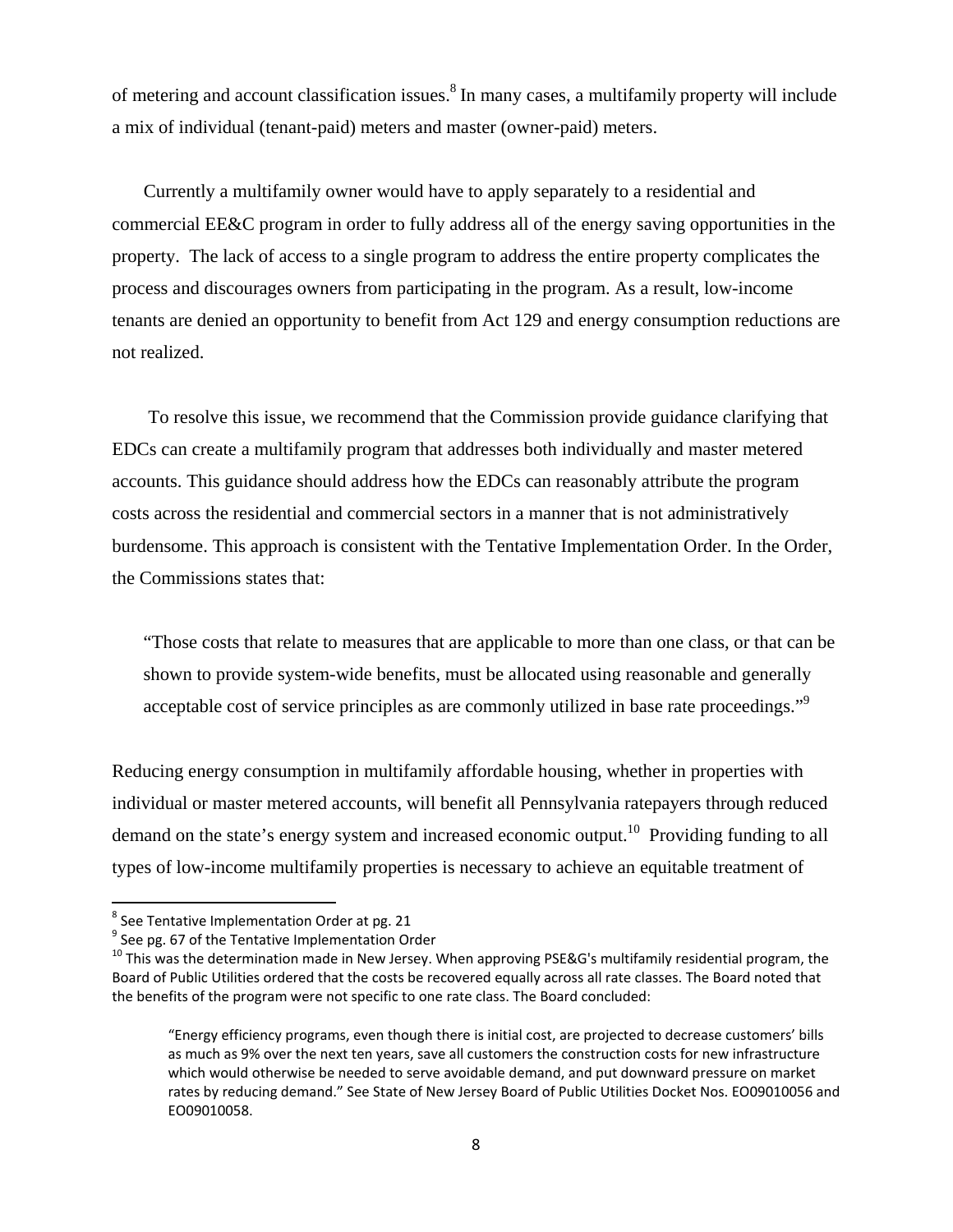low-income renters. Residents of master-metered properties receive numerous benefits from energy efficiency investments including stable affordable housing and lower rents due to more efficient property operations and improved health and comfort due to better air sealing and insulation.

## **CONCLUSION**

 The multifamily affordable housing stock is largely an untapped sector with significant potential for energy consumption savings. We commend the Commission for encouraging EDCs to develop strategies to better serve this sector. However, in order to ensure energy savings are realized and that multifamily renters benefit from Act 129, we recommend that the Commission include the following in its Final Order for Phase II of Act 129:

- Require EDCs to meet certain budget targets for energy efficiency improvements in both for-profit and nonprofit owned multifamily affordable housing;
- Require EDCs to coordinate with PHFA in administering programs for multifamily affordable housing;
- Ensure that any discussions about on-bill financing include multifamily-specific models and stakeholders such as PHFA;
- Ensure that the Technical Reference Manual addresses non-mechanical measures such as air sealing and insulation for multifamily housing; and
- Provide clear guidance to EDCs regarding appropriate cost recovery approaches for investments in multifamily housing in order to ensure that EDCs are able to overcome the barrier of account classification and meter issues and can establish one-stop shop programs for this underserved sector.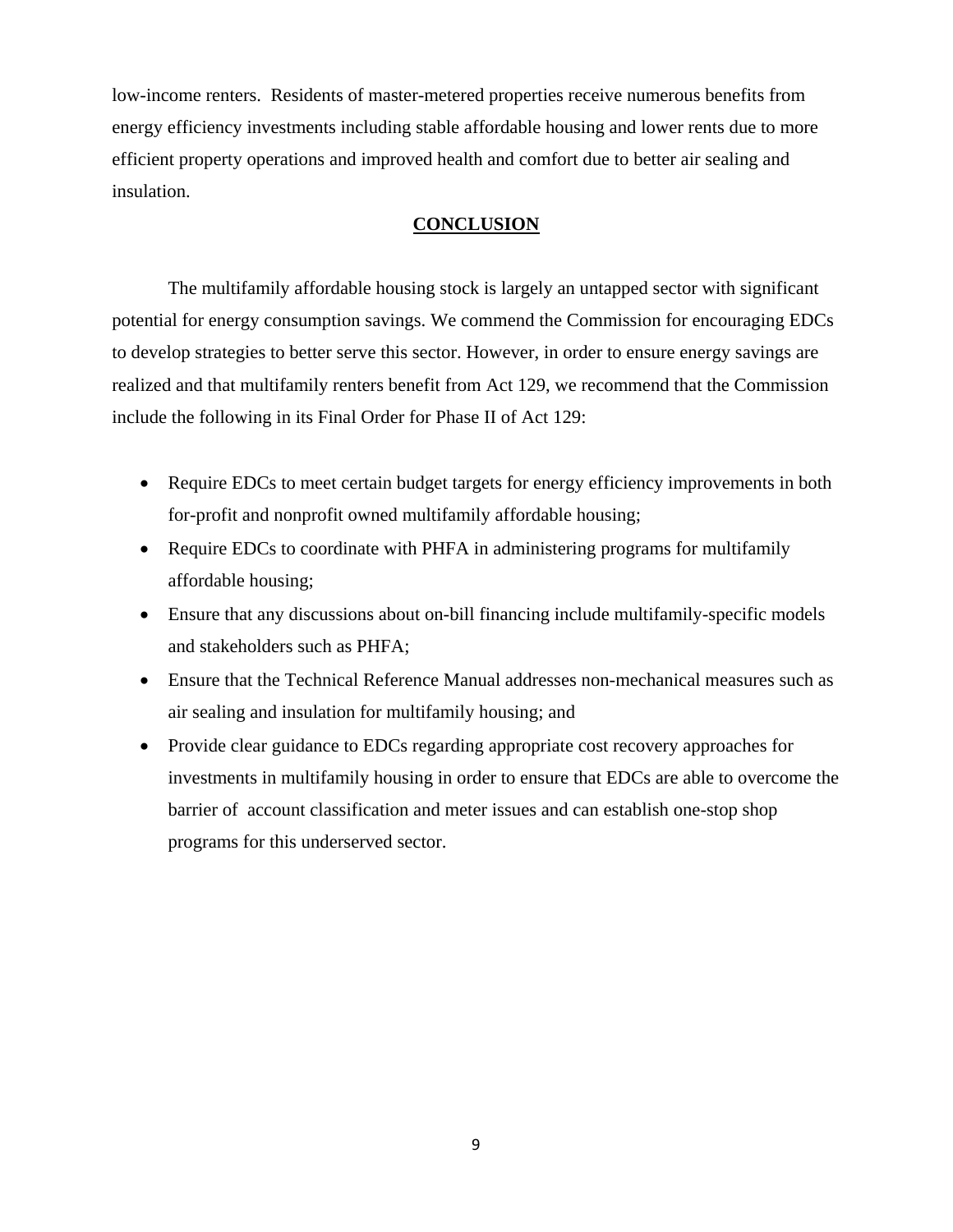## *Resolution Supporting Fair Expenditure of Energy Efficiency Funds in All Customer Sectors*

**WHEREAS**, Natural gas and electric companies, along with other energy efficiency program administrators, expended more than \$5 billion on energy efficiency programs in 2009, as estimated by the Consortium for Energy Efficiency; *and*

**WHEREAS**, Some States, in cooperation with their utilities, have already committed to substantially increasing their energy efficiency expenditures, with some States planning to double or triple those expenditures in the near future; *and*

**WHEREAS**, Energy efficiency programs for owners of, or tenants living in, multifamily affordable housing have in the past not always been well-designed for easy access; *and*

**WHEREAS**, It is important for all consumers to benefit from energy efficiency programs including low-income households, the elderly, those living on fixed incomes, and owners and tenants in multifamily affordable housing; *and*

**WHEREAS**, Multifamily affordable housing, including housing assisted by the federal Department of Housing and Urban Development and state housing finance agencies, or receiving assistance via the Low-Income Housing Tax Credit, provides critically needed housing for some of the poorest families in America; *and*

**WHEREAS**, This same multifamily affordable housing stock is, on average, older than the entire U.S. housing stock; contains older appliances; and is generally less energy efficient than other housing; *and*

**WHEREAS***,* Energy efficiency programs result in more affordable utility services for lowincome consumers in multifamily buildings and, therefore, reduce the number of customers disconnected for non-payment; *and* 

**WHEREAS**, Utility companies could achieve significant cost-effective energy savings by investing more of their energy efficiency programs funds in affordable multifamily housing, while also helping to preserve that energy costs are as affordable for the tenants; *now, therefore be it* 

**RESOLVED,** That the Board of Directors of the National Association of Regulatory Utility Commissioners, convened at its 2011 Summer Committee Meetings in Los Angeles, California, finds that utilities and other program administrators which expend energy efficiency funds collected via utility bills should consider spending a fair share of those funds in each of the customer sectors served, including, but not limited to, the affordable, multifamily housing sector; *and be it further*

**RESOLVED,** That utilities and other energy efficiency program administrators that deliver energy efficiency programs to affordable multifamily buildings should consider ensuring that such programs improve awareness of energy costs and the importance of energy efficiency